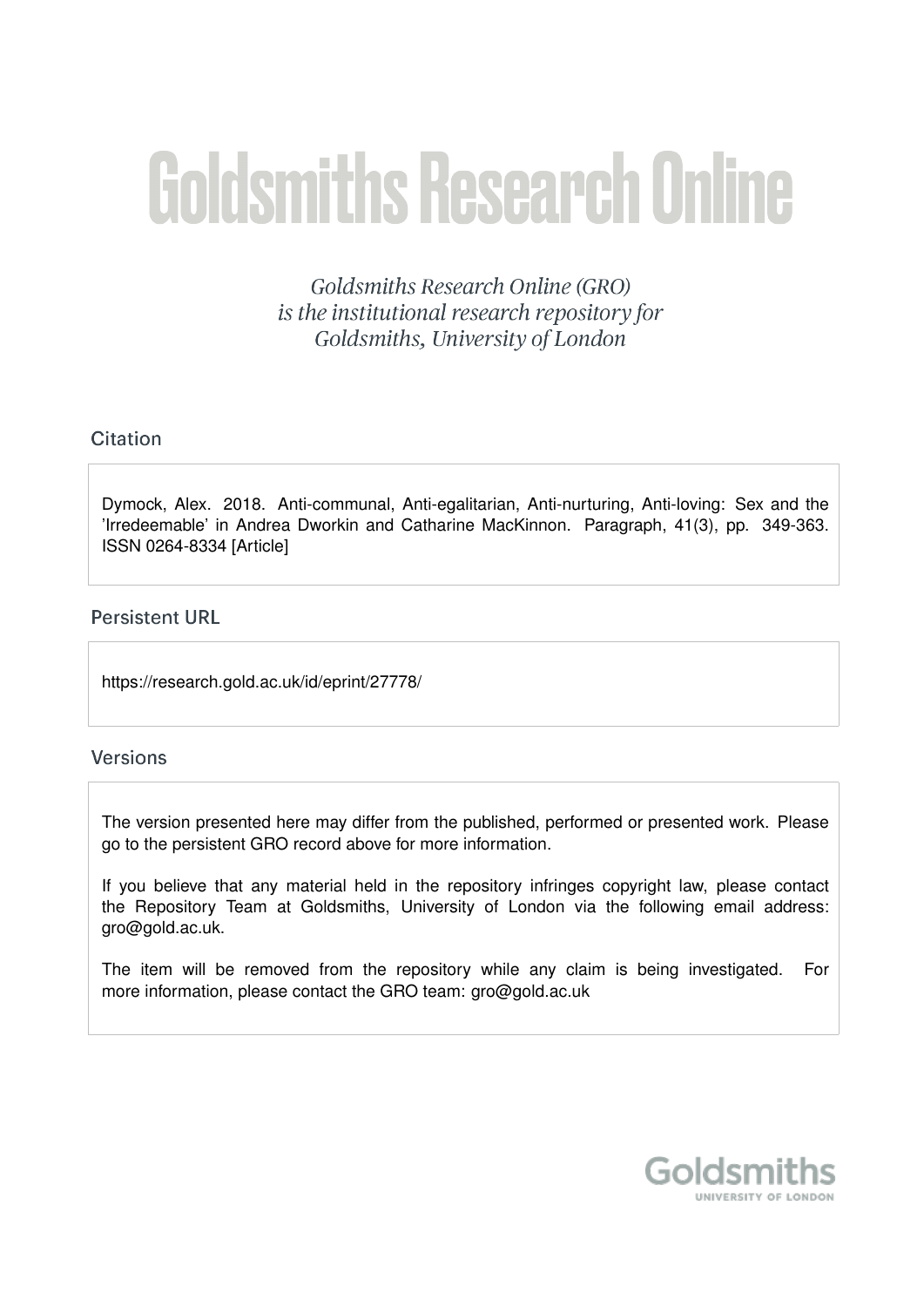Anticommunal, antiegalitarian, antinurturing, antiloving: sex and the 'irredeemable' in Dworkin and MacKinnon

## ALEX DYMOCK

#### **Abstract:**

The work of Andrea Dworkin and Catharine A. MacKinnon on sex and sexuality has often been posed as adversary to the development of queer theory. Leo Bersani, in particular, is critical of the normative ambitions of their work, which he sees firstly as trying to 'redeem' sex acts themselves, and secondly as advocating for sexuality as a site of potential for social transformation. In this article, I argue that this is a misreading of their work. Drawing on Dworkin's wide body of writing, and the early Signs essays of MacKinnon, I suggest that their work makes no such case for sex or sexuality. Rather, by bringing their analysis into conversation with Halberstam's recent work on 'shadow feminism', I contend that Dworkin and MacKinnon's antisocial, anti-pastoral and distinctly anti-normative vision of sex and sexuality shares many of the same features of queer theory, ultimately advocating for sex as 'irredeemable'.

**Key words:** Andrea Dworkin, Catharine A. MacKinnon, second-wave feminism, anti-social queer theory, sex, sexuality

## **Introduction**

In Leo Bersani's early text, Is The Rectum a Grave*?*, he argues that gay male sexuality takes pleasure in precisely the demeaning sexual subjugation of women that radical feminists argued lies at the root of women's inequality. Bersani specifically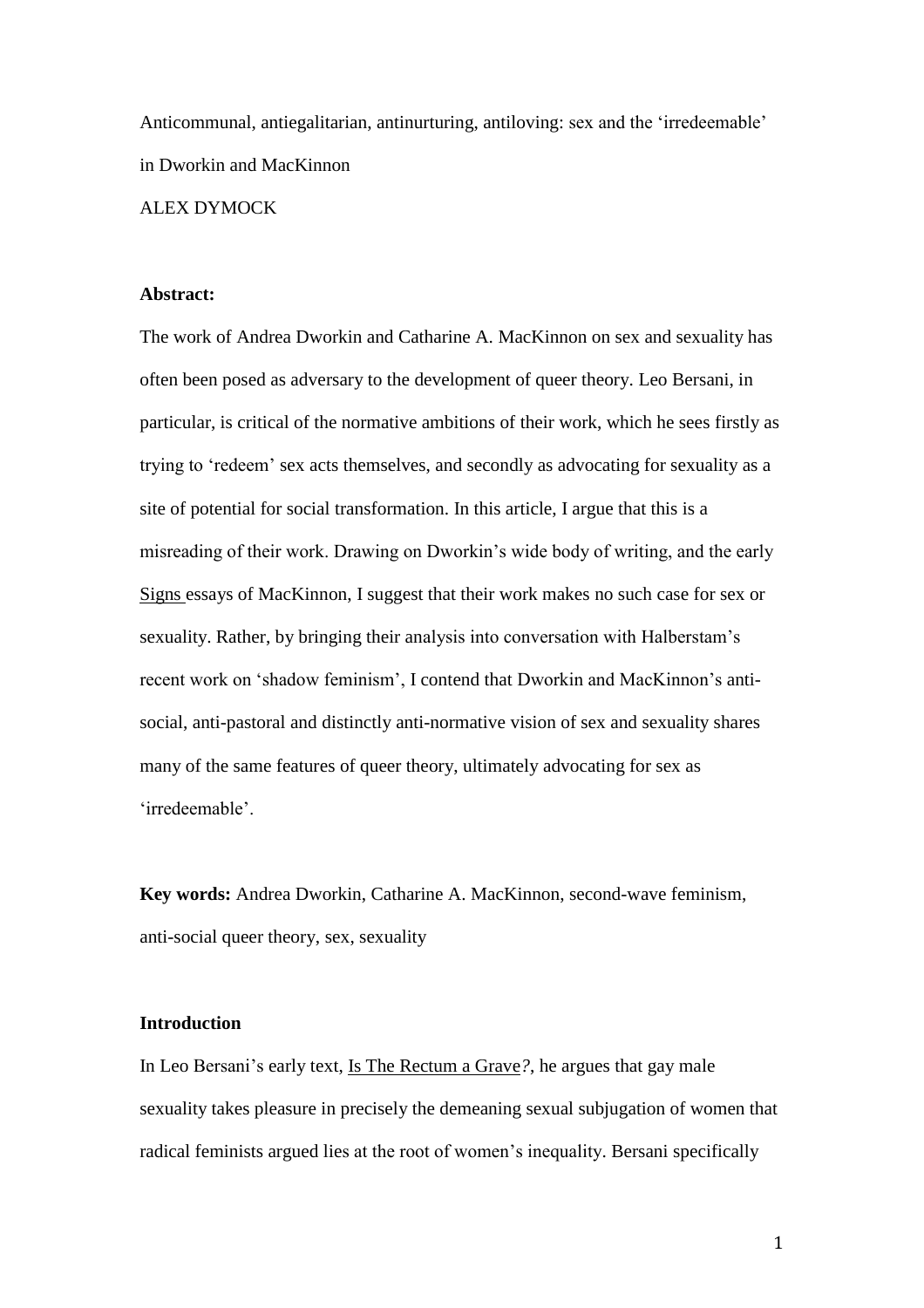addresses Catharine A. MacKinnon's argument in her early essay in Signs, and by proxy the work of Andrea Dworkin, and embrace*s* their equation between being penetrated and powerlessness as a means of understanding gay men's erotic pleasures. Although published in the same year as IRG, Bersani might as well have drawn on this particular moment in Dworkin's Intercourse:

Women feel the fuck – when it works, when it overwhelms – as possession; and feel possession as deeply erotic; and value annihilation of the self in sex as proof of the man's desire or love, its awesome intensity (…) sex itself is an experience of diminishing self-possession, an erosion of self. $<sup>1</sup>$ </sup>

Counterintuitively, Bersani celebrates the demeaning powerlessness in 'sex itself' and the annihilation of self that is its result. He also recognises the queer potential that underpins Dworkin and MacKinnon's thesis:

Their indictment of sex - their refusal to prettify it, to romanticize it, to maintain that fucking has anything to do with community or love - has had the immensely desirable effect of publicizing, of lucidly laying out for us, the inestimable value of sex as - at least in certain of its ineradicable aspects – anticommunal, antiegalitarian, antinurturing, antiloving.  $2$ 

While admiring the descriptive content of Dworkin and MacKinnon's work on sex, however, Bersani repudiates both feminist theory and LGBT studies for reifying the idea that sexuality has a role to play in transforming the social, or is always theorized  $\cdot$  in terms of its relations to other systems of stratification'.<sup>3</sup> He erases the possibility that there is anything redeemable in (homo)sexuality which speaks to reconfiguring or challenging the indexes of social power. $4$  The value of sex, its threat to psychic wholeness, and its rejection of any ties to utopian socialities, is to undermine any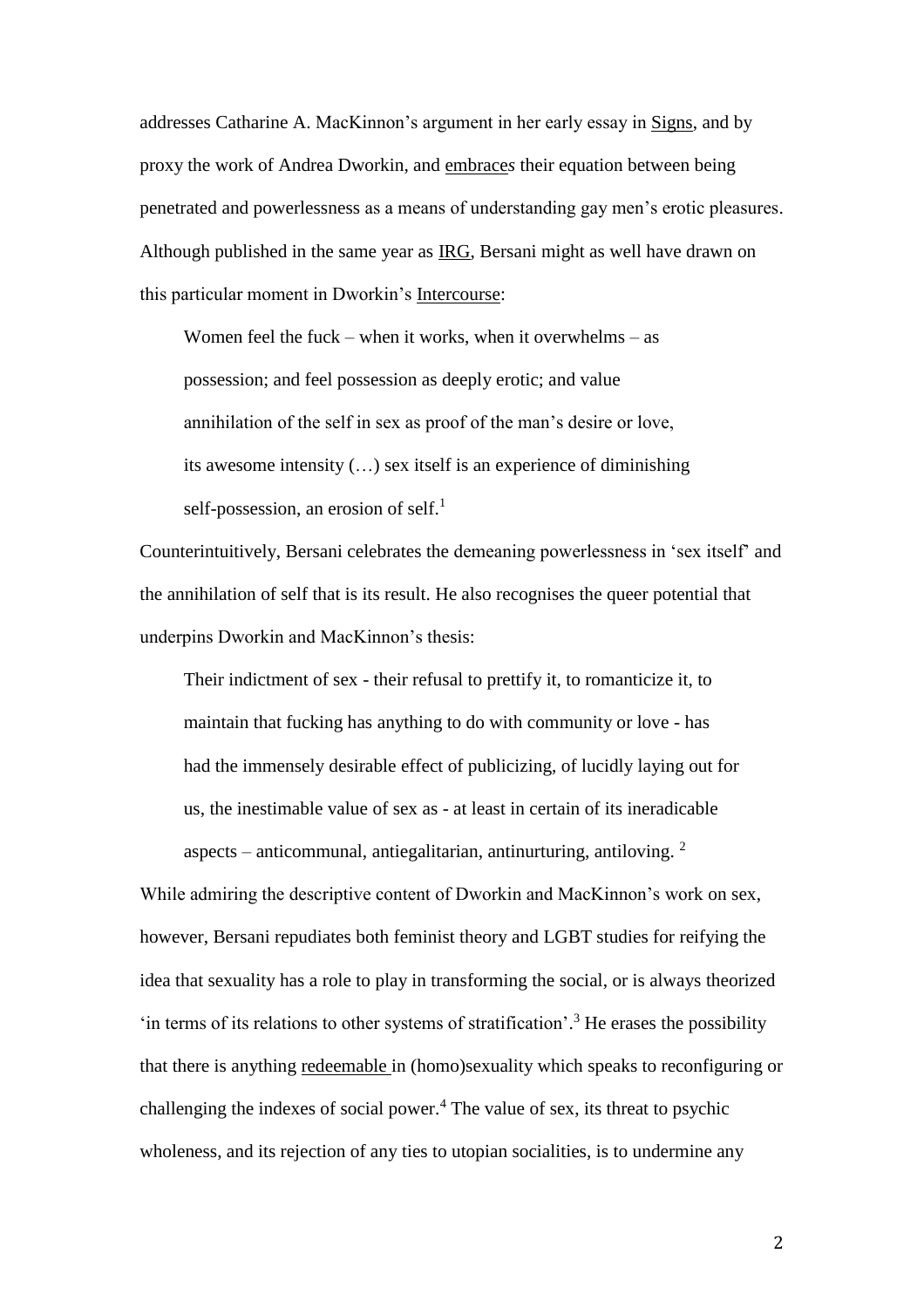attempts to redeem it. The suggestion that we can fuck our way to queer utopia is, he suggests, precisely what sexuality itself destabilises. This desire to 'redeem' sexuality through profoundly altering its system of value is Bersani's postured point of departure from Dworkin and MacKinnon. He writes: 'what bothers me about MacKinnon and Dworkin is not their analysis of sexuality, but rather the pastoralizing, redemptive intentions that support the analysis (215).'

While Bersani is careful to distinguish between the analysis of sexuality that we now recognise as radical feminist description of intercourse, and the normative ambitions of their analysis of sex, he is quite clear that he positions their ambitions within a general trajectory in sexualities studies: the redemptive reinvention of sex (215, emphasis his). Repudiating Bersani's claim, I will argue that there is nothing pastoral about the vision of sexuality that is often attributed to Dworkin or MacKinnon's work, nor is it their intention to redeem 'sex itself'. In the midst of the feminist sex wars of the 1980s, in which pleasure and danger were considered the antithetical axes of understanding of sexuality through sex-radical feminism and radical feminism, for Dworkin and MacKinnon victimization stands in for womanhood, and danger is the presumed lens through which sexuality is viewed by women. Thus, the argument goes, to liberate women's sexuality, male danger must be eradicated.<sup>5</sup> Yet, at the same time, a number of sex-positive feminists suggest that the normative elements of radical feminist work designate sexuality as beyond redemption. As Gatens has written, for Dworkin and MacKinnon, sexual ethics are 'always already foredoomed'.<sup>6</sup> Charged on the one hand with ill-conceived attempts to redeem sex, and on the other, with an essentialist preoccupation with the mechanics of heterosexual intercourse which ultimately sows the seeds for the impossibility of a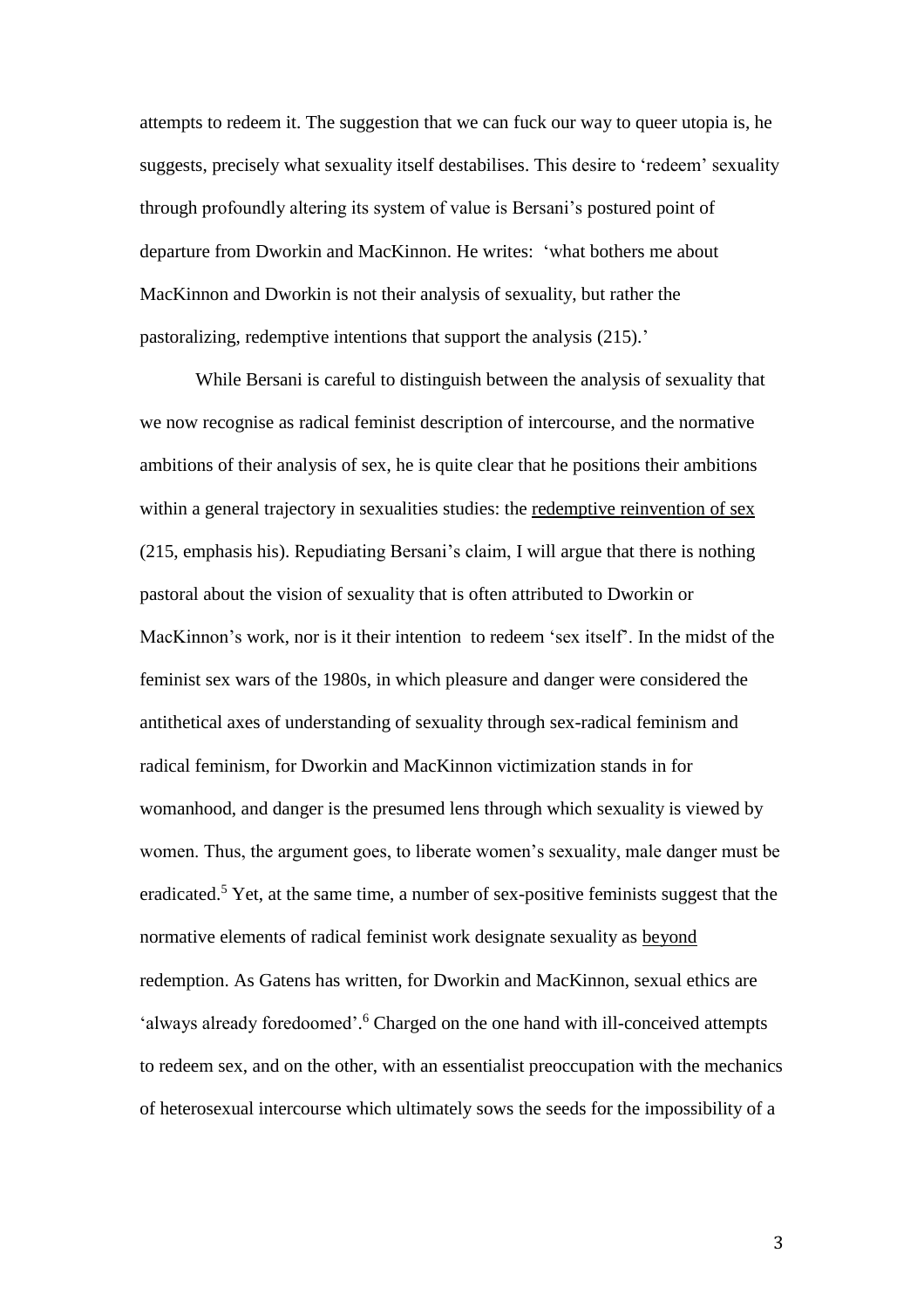feminist sexual integrity, $\lambda$  neither author is permitted the complexity that marks their work, and its proto-queer qualities.

As will become evident, while there is a stronger case to make for Dworkin as an anti-normative queer feminist, I will argue that neither her vision of sexuality nor MacKinnnon's promotes its redemption. As we will see, each affirms the idea, later developed by Bersani, that sex is irredeemable on two counts. Firstly, neither advocates that social transformation is achievable through a reconfiguration of the contours of heterosexual intercourse. Secondly, I contend that their work possesses no normative or prescriptive preoccupation with redeeming the content of sex acts themselves, or that it reifies the 'feminine'.

#### **Pleasure in Danger: Revisiting Sex in MacKinnon and Dworkin**

For many feminist and queer scholars, Dworkin and MacKinnon's indictment of sexuality, and their claim that gender is produced through the very mechanics of intercourse, is so determinist as to foreclose entirely any erotic imaginary for women that might operate in their interests. This reading has arguably developed from two well-cited instances in their writing, which have been decontextualized to the point that they come to operate as a stand-in for all radical feminist writing on sexuality. In Dworkin's work, this moment arises in Intercourse, when she writes:

A human being has a body that is inviolate; and when it is violated, it is abused. A woman has a body that is penetrated in intercourse: permeable, its corporeal solidness a lie. The discourse of male truth – literature, science, philosophy, pornography – calls that penetration violation. This it does with some consistency and some confidence. Violation is a synonym for intercourse. (143-4)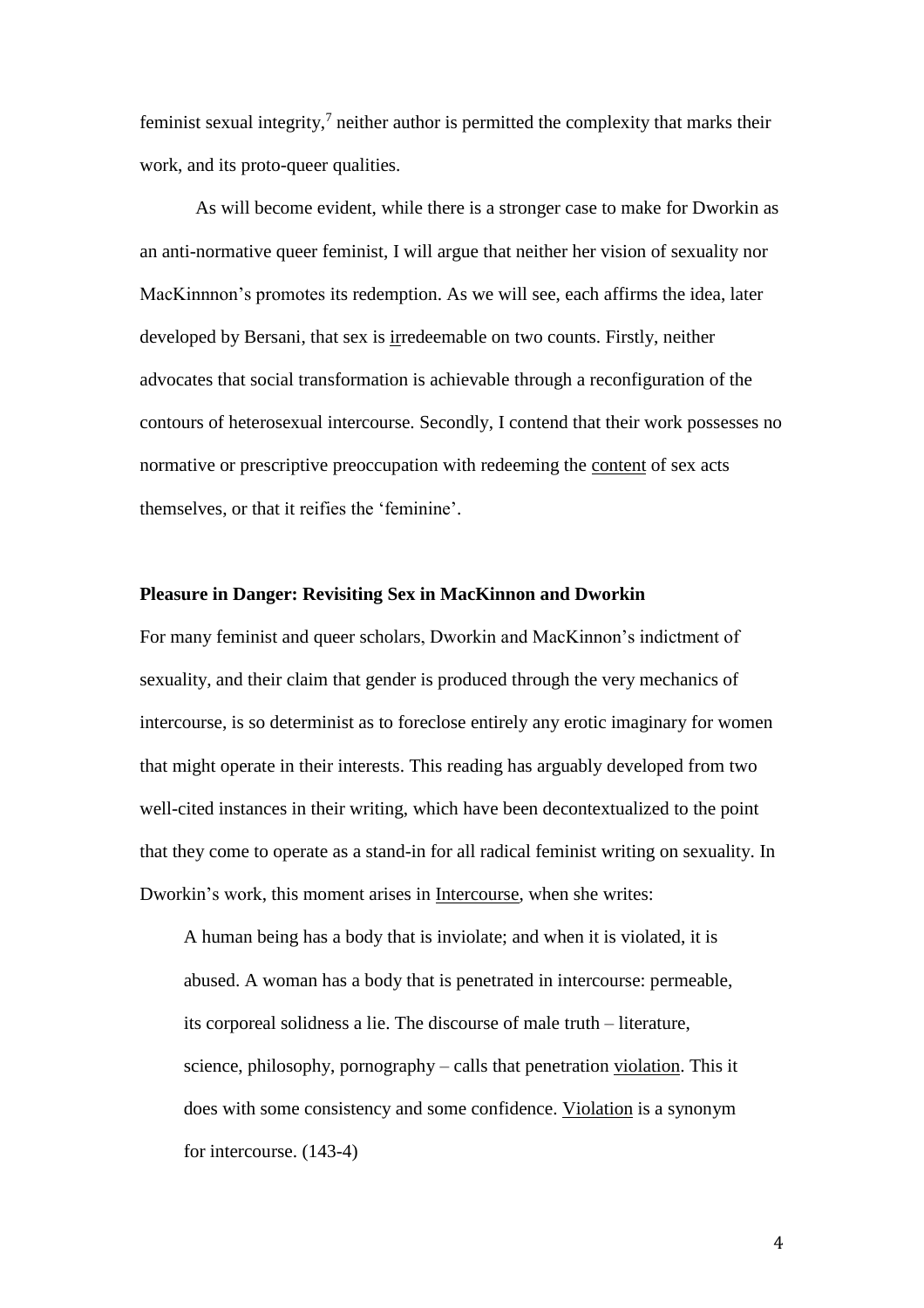Unfortunately, this quotation is often reduced to its final sentence, removing the most crucial point. In a quasi-Foucauldian gesture, <sup>8</sup> Dworkin is clear here that it is the hierarchisation of discourse, in which hegemonically masculine iterations of intercourse are most highly valued, that have produced intercourse as violation representationally.

While much more ink has been spilt on MacKinnon's attempts to take the methodological trappings of Marxism and apply them to the dynamics of gender, a similar point might be made about accusations of essentialism attributed to MacKinnon's theory of sexuality. In Feminism Unmodified*,* she argues that 'the social relation between the sexes is organised so that men may dominate and women must submit and this relation is sexual – in fact, is sex.<sup>'9</sup> Again, the most crucial aspect of this quotation is often ignored: that it is the organisation of the sexes (and MacKinnon lays much of the blame squarely at the feet of liberal legalism for reifying this organisation) which produces a 'thing called sexuality'. More specifically, however, MacKinnon makes clear in her earlier *Signs* essay that it is the (hetero)sexist social order that has generated the 'eroticisation of potency (as male) and victimisation (as female)' (FMMSAT, 526).

This view of heterosexuality's status as a social institution, and the power of discourse to produce sexual categories and norms, would not be considered particularly controversial by most queer theorists. What MacKinnon and Dworkin describe is fairly straightforwardly a critique of the institutionalisation of heteronormativity and its dominion over women's sexuality, specifically through a critique of the history of literary representation (Dworkin) and legal form (MacKinnon). But while MacKinnon and Dworkin's work proffers a totalising view of the coercive properties of sexuality, its distinctively antinormative qualities have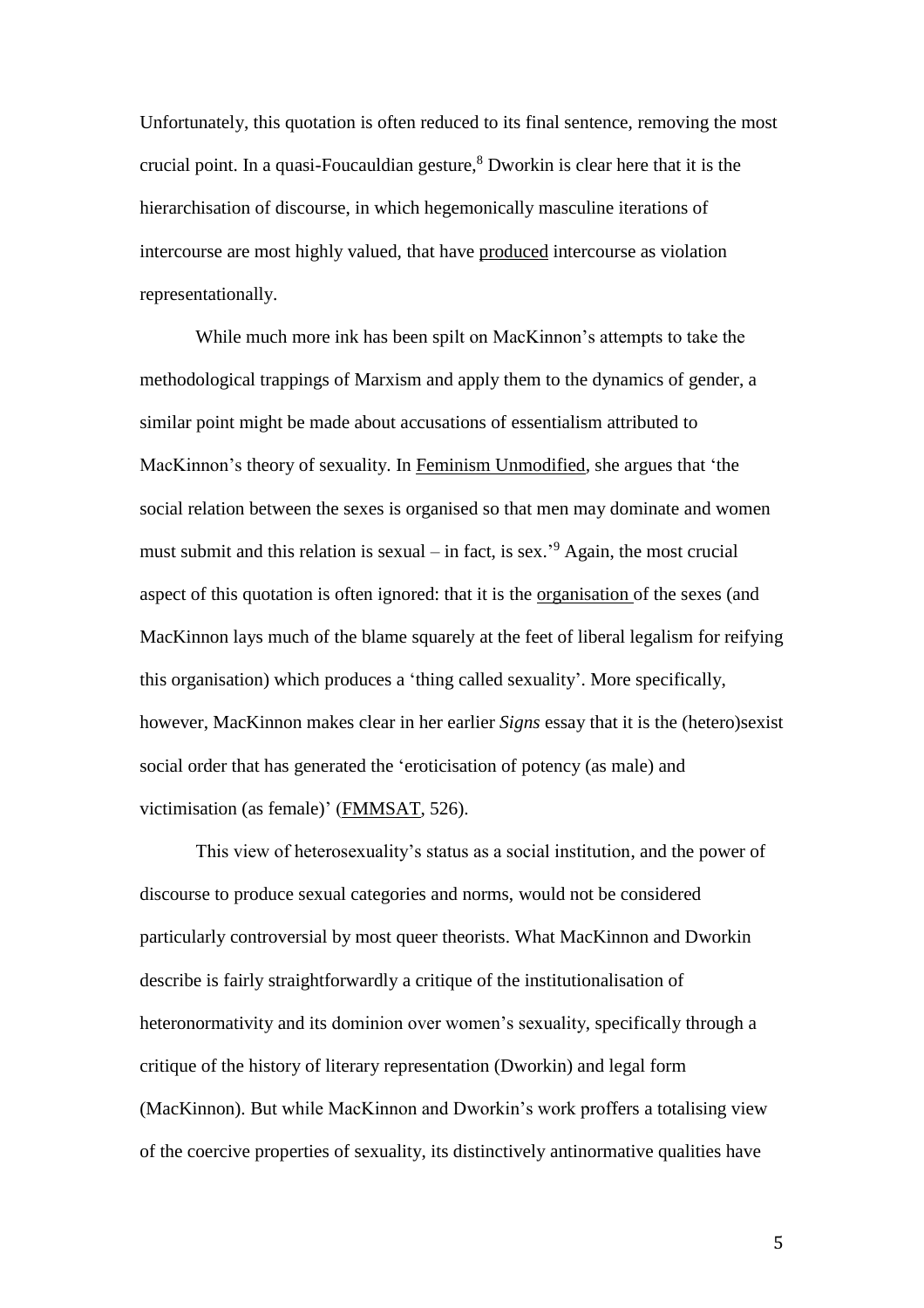been undermined due to its association with a certain strand of feminist activism at the time in which they published this work, and their later involvement in it. As Janet Halley notes of MacKinnon, there is a distinction between the MacKinnon of these early Signs essays, whose normative intention was to consciousness-raise on the institutionalisation of heterosexuality, particularly within the law of rape, and the MacKinnon who sought legal reform to advocate for a regulation of male dominance, and women's sexual liberation. 10

I concur with Halley that the reading of MacKinnon as a legal reformist is premised on her association with the anti-pornography and anti-SM lobby operating in the early 1980s, which quite clearly did make a case for sexuality as normatively redeemable. This inevitably makes it difficult to read her earlier work without, as Halley does, retrospectively seeing the spectre of Mackinnon the legal reformist in these texts. However, by reading MacKinnon alongside Dworkin, we can better see the grains of anti-normativity in her writing. West suggests that while the antipornography movements became overly concerned with the content of women's sexual desires,<sup>11</sup> this was never at the centre of Mackinnon's writing. West urges that radical feminism should drop the critique of desire, while queer theory should drop the critique of women's 'lack of desire' (385). Thus, Bersani's assumption that Dworkin and MacKinnon ultimately sought out not a way of explaining women's lack of (heterosexist) desire, but a different world of erotic intimacy in which sexuality might be reimagined as egalitarian and pastoral, stems much more obviously from the reception of their work by sex-radical feminists, and the legal campaigns they would go on to head, than the texts themselves. In part, this might be because in the year in which Dworkin published Intercourse, and indeed, Bersani published IRG, cultural feminism was dominant amongst US feminists, which sought to revalue and promote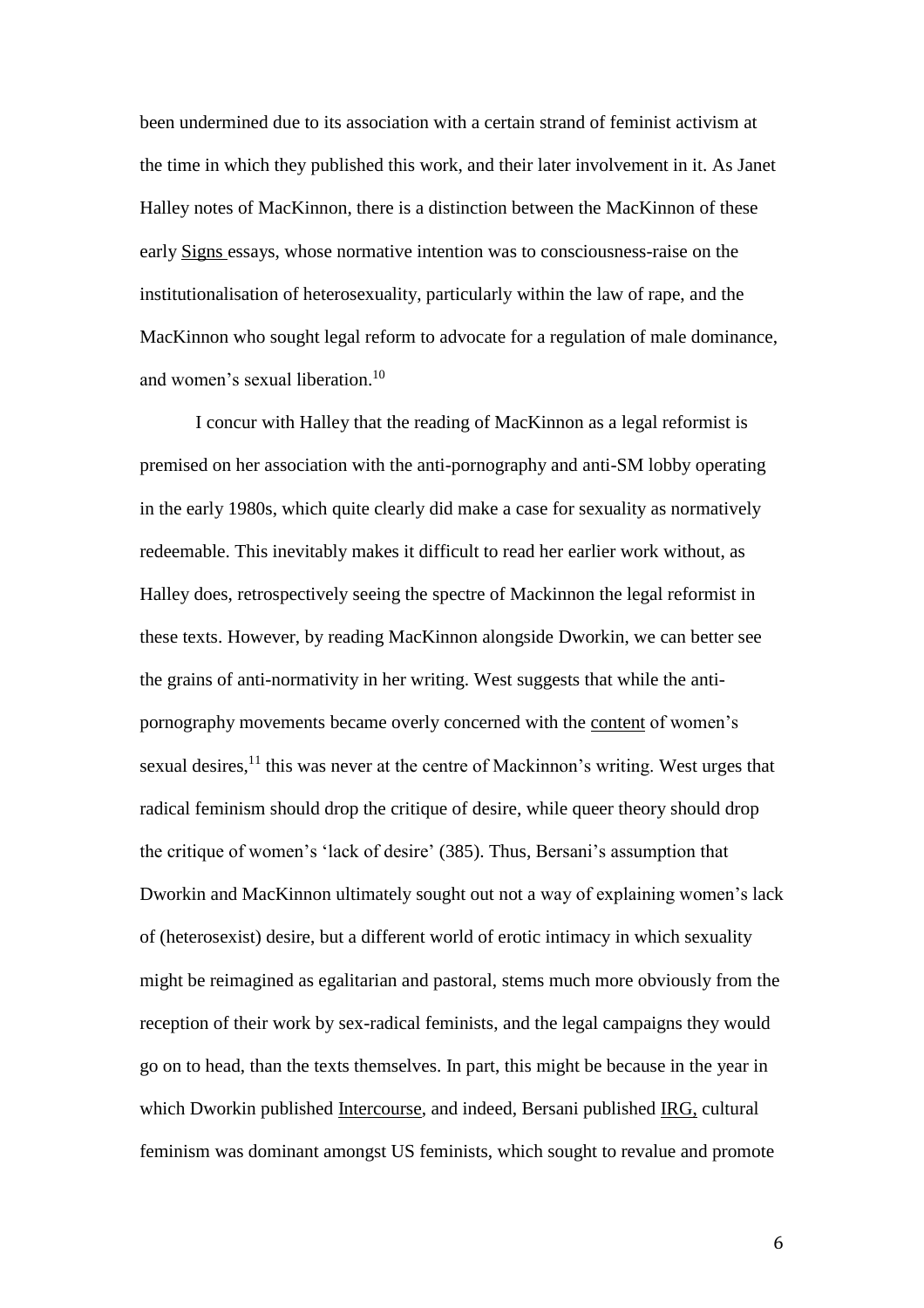female sexuality, as it did femininity, as 'muted, diffuse, interpersonally-oriented, and benign'.<sup>12</sup> As Grant has written, when Intercourse was published its commitments to early radical feminist consciousness critique about sexuality and romance were considered 'shocking' in part because cultural feminism was in the process of attempting to revalorise the value of femininity. $13$ 

Despite this, it is not entirely true that all sex-radical feminists equated the vision of sexuality espoused by Dworkin and MacKinnon with the pastoral vision of communitarian intimacy we might now more readily associate with cultural feminists such as Carol Gilligan. In Pleasure and Danger, Echols recognised that the earlier work of radical feminists was much more concerned with romantic love, marriage and the nuclear family straitjacketing sexuality. Quoting an essay by Karen Lindsey, she makes clear that radical feminists certainly had no interest in sexual conservatism: 'We are, in fact, in danger of reverting to a rejection of sex without love – with all the self-denial, smugness, guilt and dishonesty that goes with such a rejection'.<sup>14</sup> Nevertheless, Echols still reverts to locating Dworkin under the rubric of cultural feminism. This is a mistake, since there is little indication in Dworkin's writing that she maintained anything other than political disdain for romantic love, or its pastoralizing effects on femininity. In both Our Blood, and later, Right-Wing Women, Dworkin renounces the suggestion that femininity is simply in need of revaluation. In the former, she argues that femininity, in enculturated, male-imagined terms, is 'roughly synonymous with stupidity'.<sup>15</sup> In the latter, this rejection of femininity is made even more explicit: 'women have stupid ideas that do not deserve to be called ideas'. <sup>16</sup> Dworkin decries women's 'ideas' here as synonymous with the association of women's intelligence as 'small and timid' (RWW, 41), and argues for a specifically 'unladylike' 'sexual intelligence' (53-6). While Dworkin's condemnation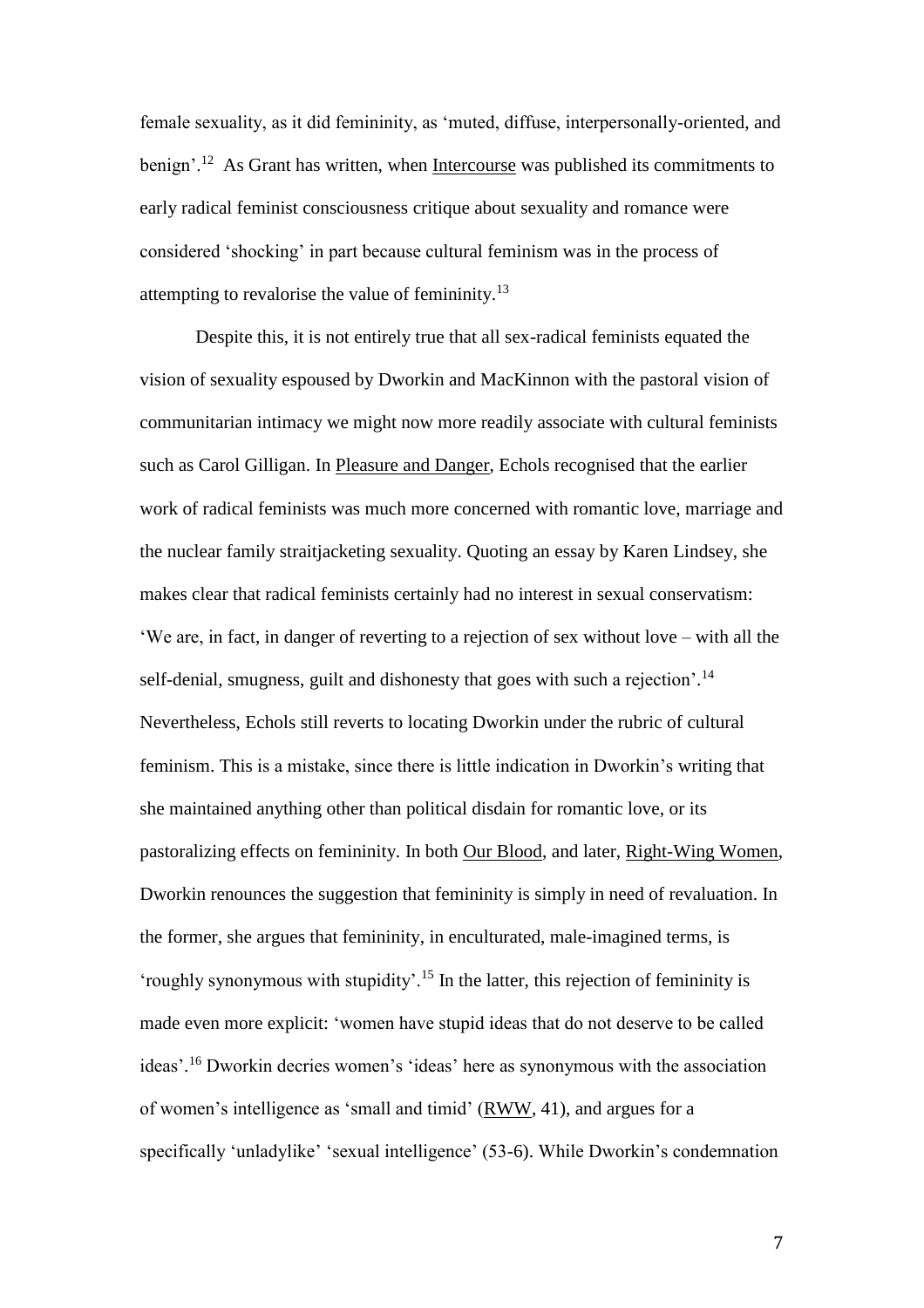of feminine intelligence in these texts is a precursor to the claim we see above from Intercourse – about the discourses of 'male truth' and the ways in which it is a function of masculinity – as Palmer-Mehta has argued, Dworkin's confrontational rhetorical style, as well as her approach to relationships, reveal an explicit rejection of the feminine and ideological trappings of heteronormativity.<sup>17</sup>

Similarly, Drucilla Cornell has vigorously critiqued MacKinnon's refusal to revalue the feminine as a normative project. In her writing on pornography, MacKinnon suggests that the equation of the feminine with sexual object is impossible to reject: 'Men's power over women means that the way men see women defines who women can be (FU, 148).' As Cornell notes, this requires women to either negate who they are, or affirm men's perspectives (and it is this affirmation that I suspect leads Dworkin to equate femininity and stupidity). As she puts it, 'for MacKinnon, it is profoundly mistaken to emphasise feminine difference as having value',<sup>18</sup> because it has the effect of privileging a masculine system of value that reduces the feminine to male definition. While, of course, the paradox of MacKinnon's perspective is clear – if it is impossible to define women beyond male valuation, then how is it possible that she and Dworkin are themselves able to reappraise sexuality in the way they do? -- it is important to flag the distinction between the cultural feminist perspectives so often associated with their work, and the radical feminist perspective that in fact underpins it.

More recently, a small number of articles have surfaced that both anoint Dworkin's work with more serious consideration than she has historically been permitted, and work to recover the radicalism of her writing. Serisier argues that the representation of Dworkin in feminist and sexualities studies texts seems almost inevitably to cast her as an 'archetypal character in a social morality play'.<sup>19</sup> That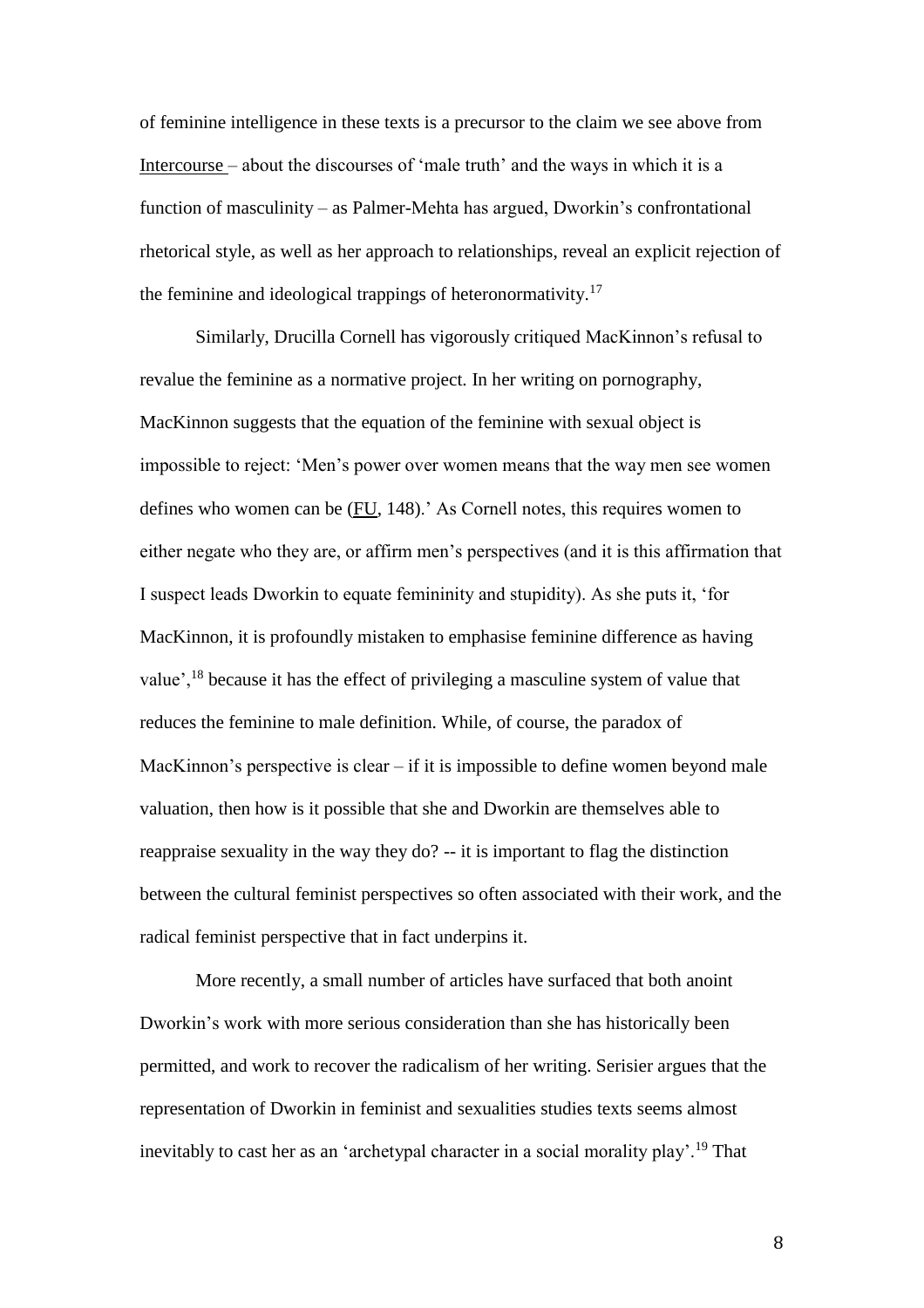Dworkin herself fashioned this character – feminist as antagonist – as a fundamental property of her writing is echoed by Palmer-Mehta, who suggests that the 'rhetorical strategy of confrontation' (ADRE, 53) is used by Dworkin to rejects the politics of respectability. It is this quality of her work that has perhaps led to its denunciation. Taking a different tack, Allen has proposed that Dworkin's work should be seen in tandem with Millett's literary criticism, observing that we might re-read the feminist sex wars themselves as principally a debate about 'the relation between representation and real life'.<sup>20</sup> Cameron has also argued that Intercourse is quite explicitly a survey of the troubling representational strategy that accompanies intercourse, and the blueprint for sexuality that is produced as a consequence, rather than a descriptor of the material realities of sex.

The rehabilitation of Dworkin as an underrated feminist literary critic and radical political provocateur goes some way to releasing her from the shackles of 'paranoid reading'<sup>21</sup> that have befallen her writing. Equally, while her Signs essay on the law remains a mainstay of many undergraduate courses in Jurisprudence, MacKinnon's early work on heterosexuality has received little of the same rereading. I suggest that in much of their writing, both MacKinnon and Dworkin were far more interested in revising the institutions, and the hegemony, of heterosexual intimacy than redeeming 'sex itself' (by profoundly altering its system of value), or in viewing sexuality as a locus for social transformation (the suggestion, repudiated by Bersani, that sexuality has the power to fundamentally shift the terms of the social). For Dworkin this rested principally on undoing and deconstructing the representational discourses of intercourse-as-violation and the deficit in 'sexual intelligence' permitted women, while MacKinnon's interest lay primarily in legal discourse, and liberal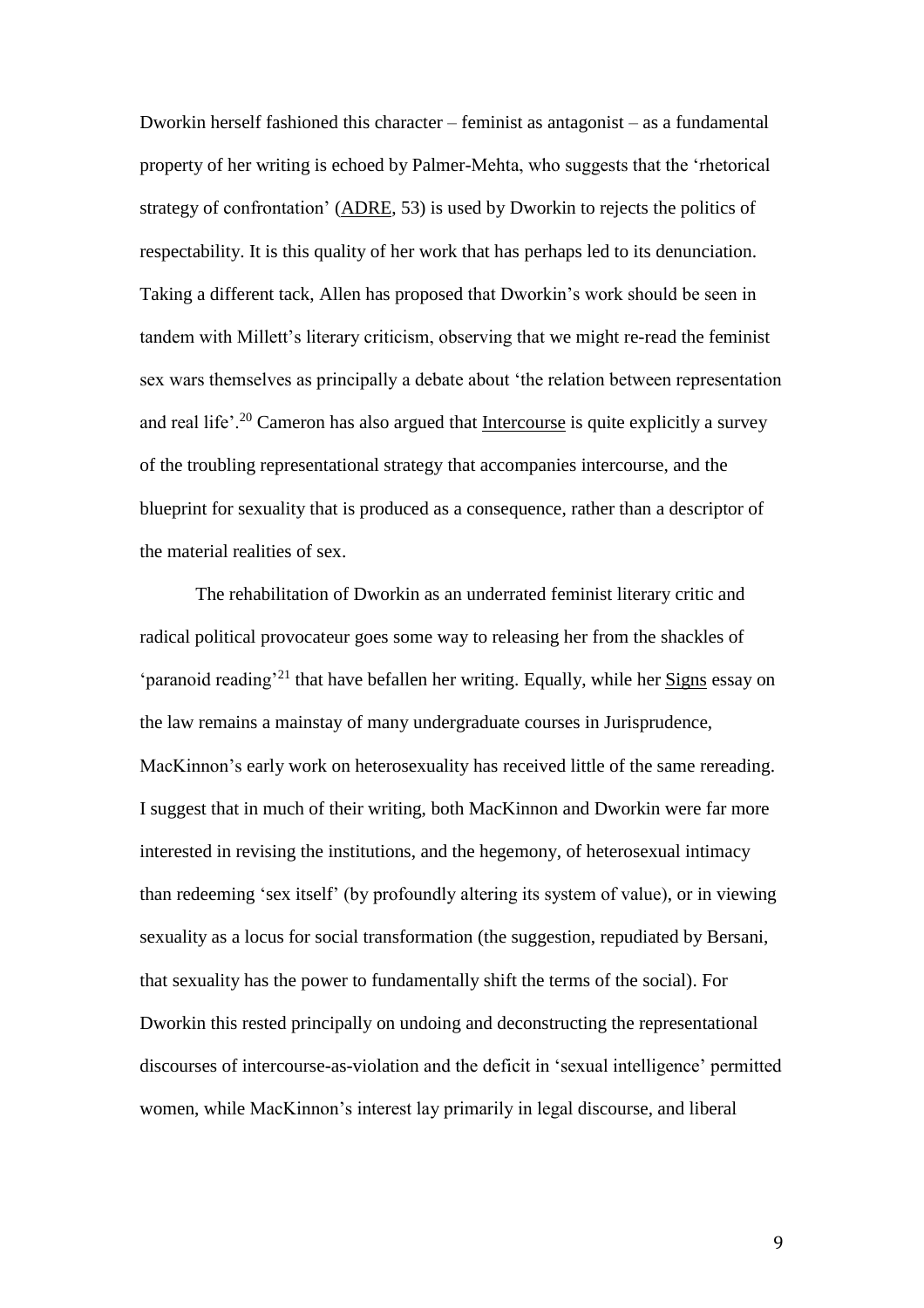legalism's 'objective' coercive and controlling treatment of women as men treat women. 22

#### **Anti-Loving: Sex and Negativity**

So far, I have illustrated that the charge often laid at MacKinnon and Dworkin's doors, that their vision of sexuality-as-violation is an essentialist descriptor of materialist reality, is at least partially false. Both authors grounded their socialconstructionist (Dworkin) and structuralist (MacKinnon) theories of sexuality in a critique of heteronormativity, and particularly of marriage and reproduction associated with earlier radical feminism. But this does not account for their antinormative approach to sex. Eliza Glick has argued that the failure of both radical and pro-sex feminism lies in their opposing but similarly liberatory perspectives on female sexuality. In radical feminists, she assumes a desire for 'a sexuality purified of male sexual aggression and violence' (SP, 21), while in pro-sex feminism, a desire for an eradication of the system of value that leaves no room for 'benign sexual variation'.<sup>23</sup> In each of these designations of the 'sides' of the sex wars we see some normative suggestion that sexuality is a site of social transformation. While pro-sex feminism's vision of sexual liberation undoubtedly nails its rainbow colours to the mast of sexual liberation via transgressive, non-reproductive and undoubtedly anti-pastoral sexual content, both camps, Glick argues, ultimately accept that sex is nice and pleasure is good for you. She is right to note that this normative ambition of some radical feminism makes it difficult to truly call the latter camp, as it often gets labelled, 'sexnegative'.

Yet, it is the sex-negativity of MacKinnon and Dworkin that Bersani was to suggest formed the basis, indeed the conditions, for his own work. As Millbank points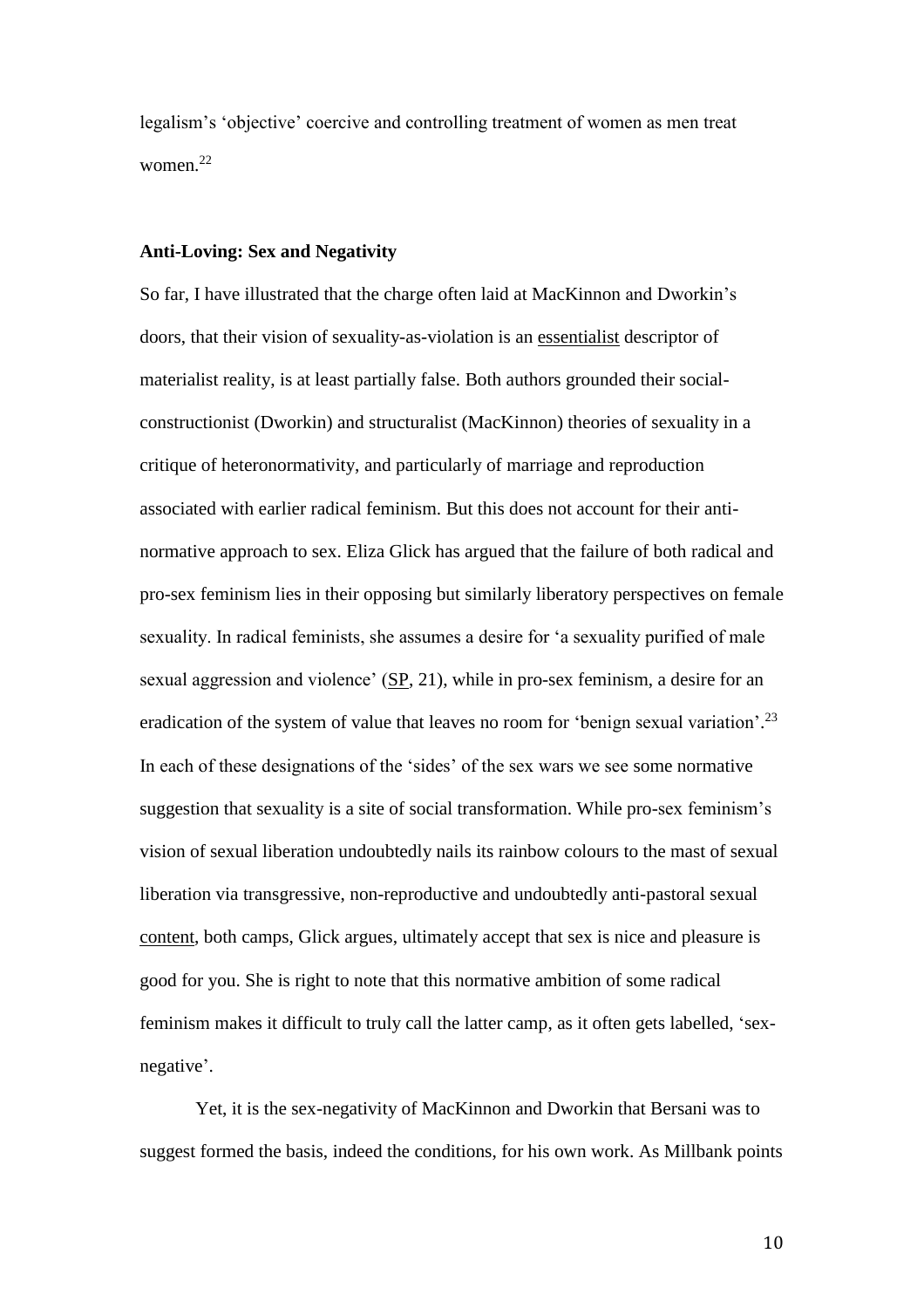out, MacKinnon and Dworkin's writing does advocate for a certain 'sex-negativity' that flouted both compulsory sexuality and sexual morality for women. Millbank argues that sex-radical feminism tended only to critique the first of these, and conflates claims on the part of second-wave writers about compulsory sexuality with sexual morality.<sup>24</sup> Halley also mistakes this tendency in MacKinnon's early scholarship. She recognises that Bersani fails to see the 'horizonlessness' (SD, 159) of MacKinnon's writing on sex – that there are no exit signs, no pleasures, and no compromises – but also takes him to task for his suggestion that the erotic underpinnings of MacKinnon's account present us with the very qualities of sexuality that should be celebrated, because they tell us that sex is bad for you. Rather, argues Halley, there is an unmistakenly normative preoccupation underpinning his essay that has more in common with cultural feminism than the MacKinnon of the early Signs essays. As she points out, what cultural feminism and Bersani share is an attentiveness to the question of the sex act itself as politically and even morally valuable; that there is 'something good in sex, something that has been devalued, and the reform project is to revalue it' (*SD*, 155). In particular, Bersani may stake out sex's masochistic, negative qualities as the root of its experiential jouissance, but he nonetheless reaffirms the moral value of pleasure itself, and thus his thesis might be described as one that avows compulsory sexuality. What Halley's thesis misses in MacKinnon, though, is that it is at least in part a critique of (hetero)sexual compulsory sexuality; the idea that sex itself does not have moral or political value for women, either in present reality or any post-patriarchal imaginary.

More recently, Halberstam has advocated for what s/he terms 'shadow feminisms', in which negativity, rejection and failure mark a feminist resistance to patriarchal modes of becoming woman, and instead encourages modes of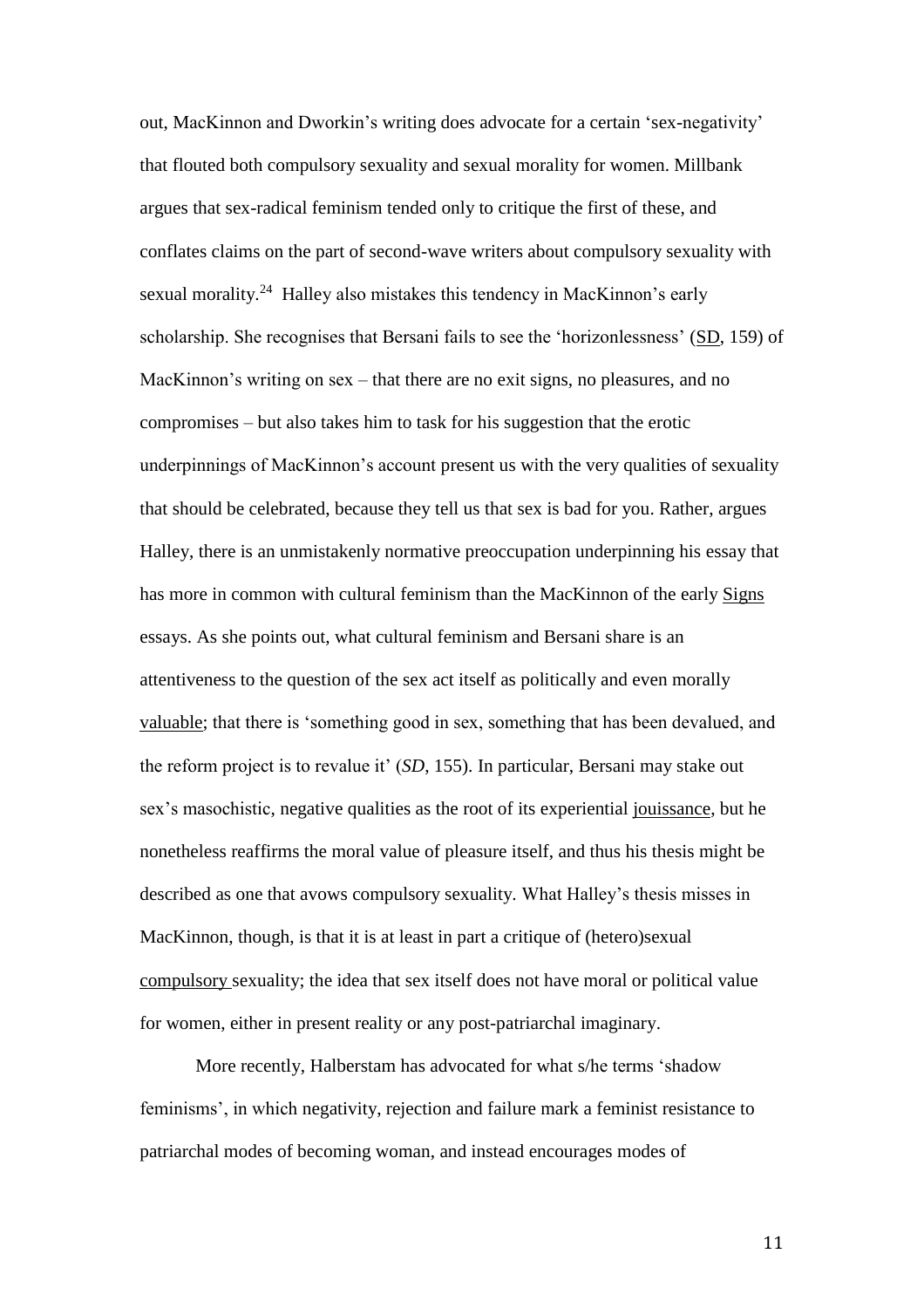'unbecoming'. While some of the epistemological apparatus of 'shadow feminisms' re-engage core premises of what has come to be called the anti-social thesis in queer theory, Halberstam explicitly rejects the apolitical negativity associated with Bersani, but also by inference some of the commitments of sex-radical feminism. S/he suggests that a shadow feminism might constitute a means of rejecting normative models of 'success' that are, of course, measured by white male standards. Some of these 'successes', we might infer, are connected to demonstrating the possibility of women's sexual pleasure through alternative sexual practices and representations. Halberstam does re-engage other feminist renegades of the past, particularly Wittig, Spivak and Solanas, and as s/he notes, 'the feminist archive of the anti-social, needless to say, looks far different than the gay male archive deployed by Bersani, Edelman and countless others'. <sup>25</sup> However, Dworkin and MacKinnon are left conspicuously absent from the frame.

Arguably, Dworkin and Mackinnon take sex as not just the locus of women's unbecoming, but their annihilation.<sup>26</sup> It is subordination rather than discrimination that is at the heart of the injuries done to women through patriarchy, and the task of feminism, to quote Halberstam, might be to 'unthink sex as that alluring narrative of connection and liberation and think of it anew as a site of failure and unbecoming conduct'. <sup>27</sup> Drawing on postcolonial and black feminist theory, which refuse the equation in white Western feminism of sovereignty and freedom, and instances of feminist art that take self-destruction as their key motif, Halberstam charts a genealogy of feminisms in which the choice offered to women, 'freedom in liberal terms'  $(QAF, 129)$ ,<sup>28</sup> is refused; in which feminism becomes primarily a site of 'negation and negativity' (129). S/he argues for a 'feminism that fails to save others (…) a feminism that finds purpose in its own failure' (128).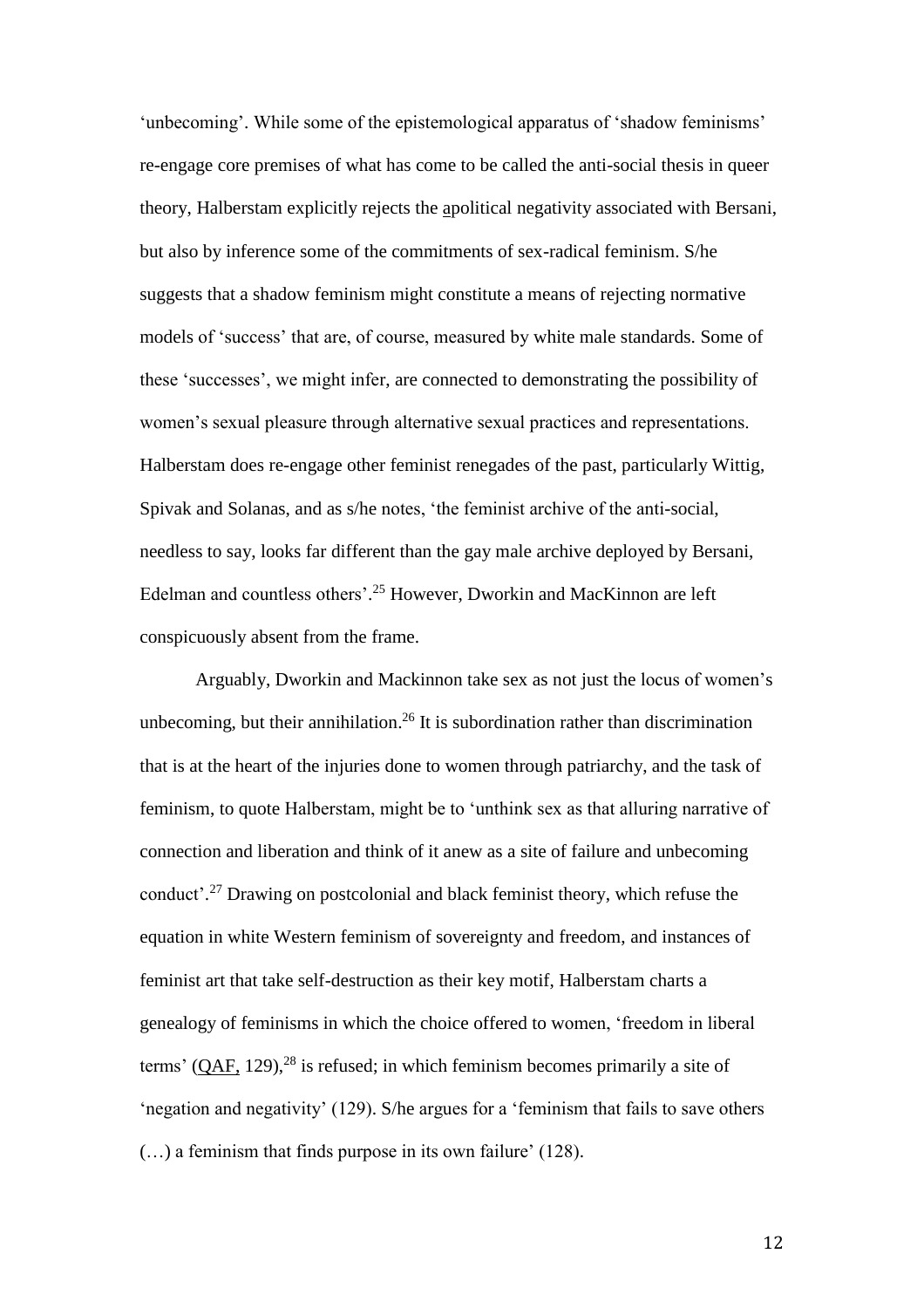Where Halberstam does not venture, however, is a suggestion that sex itself might be a site of feminist negation, and it is here that we might join up the queer anti-social feminism of The Queer Art of Failure with MacKinnon and Dworkin's thought. As Dworkin notes, sex and, by extension, sexual pleasure is consistently promised to women as meaningful and affirmative on two grounds, outlined most clearly in Right Wing Women, via the brothel model and farming model. On the one hand, because women's sexuality is shaped by the sensual pleasure of being possessed ('there is no separate being (…) only the flesh-and-blood reality of being a sensate being whose body experiences sexual intensity, sexual pleasure and sexual identity in being possessed: in being owned and fucked' (IC, 77)), it becomes a necessity for the maintenance of patriarchy. On the other, because of its proximity to motherhood ('women as a class planted with the male seed and harvested' (RWW, 174)), sexuality is hamstrung by its utility for men. Therefore, in Dworkin's terms, negation of sexuality altogether is the only means of resistance woman has (in MacKinnon's thought, even this negation is conceived as impossible). Even lesbianism, as Grant notes, cannot change the 'structure of women's exploitation' (981) for Dworkin. This becomes particularly clear in Intercourse in her reading of Joan of Arc, which Dworkin reads as a tale of resistance to compulsory sexuality. Joan's 'rebel virginity' (IC, 111), she writes, 'was a renunciation of civil worthlessness rooted in sexual practice' (100). In this feminist retelling, Dworkin notes that Joan was 'shown the instruments of torture' that would kill her for her hereticism, yet chose to disobey and was burnt at the stake. As Dworkin notes, Joan 's decision to self-annihilate, rather than be coerced into intercourse, designates her heroicised virginity as a site of refusal.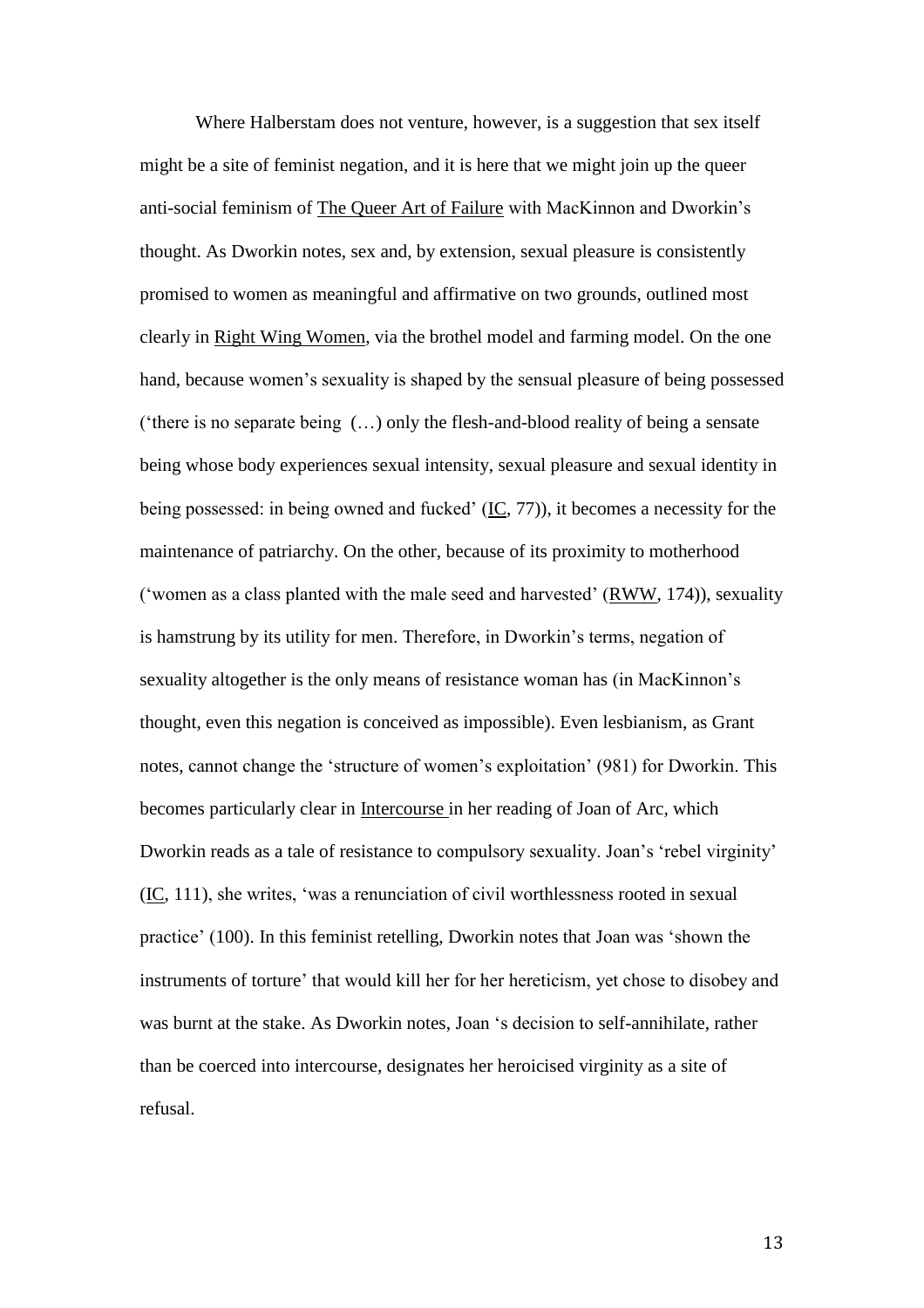Two observations might be made here that connect Dworkin's reading with queer theory. The first is that Dworkin's reading of Joan of Arc has much in common with Halberstam's genealogy of anti-social queer shadow feminists. If the only agentic 'way out' of exploitation for women, from the burden of either being 'brotheled' or 'farmed' through sex, is to negate it entirely, no matter the costs, then we might suggest that Joan's 'rebel virginity' made her a shadow feminist. As Halberstam notes of Spivak's critique of Western feminism, perhaps it is the case that we have become wilfully blind to forms of resistance that do not conform to Western standards of active subversion or resistance. Arguably, sex-radical feminism has had a role to play in instituting this blindness, by positioning sexual subversion as a representational and practical strategy of queer-feminist resistance.

A second point of connection might be to look to the burgeoning queer literature on asexuality. Cerankowski and Milks argue that Dworkin's reading of Joan, despite her problematic use of 'virginity' as synonymous with resistance to phallocentric sex, might be seen as an early attempt to theorise asexuality as feminist.<sup>29</sup> Furthermore, they articulate that Dworkin's reading demands that asexuality cannot be dismissed as conservative, repressive or anti-sexual, but rather that it might, by Bersani's definition, act as one of many myriad ways of being queer:

By its very definition, asexuality brings a focus to the presence or absence of sexual desire as a way to queer the normative conceptions around how sex is practiced and how relationships are (or are not) formed around that practice (660).

While the queer conceptualisation of asexuality, as we see above, rests not on a refusal of sexuality, it is the negation of sex itself in Dworkin, and the horizonlessness of MacKinnon's writing on sexuality as always already the product of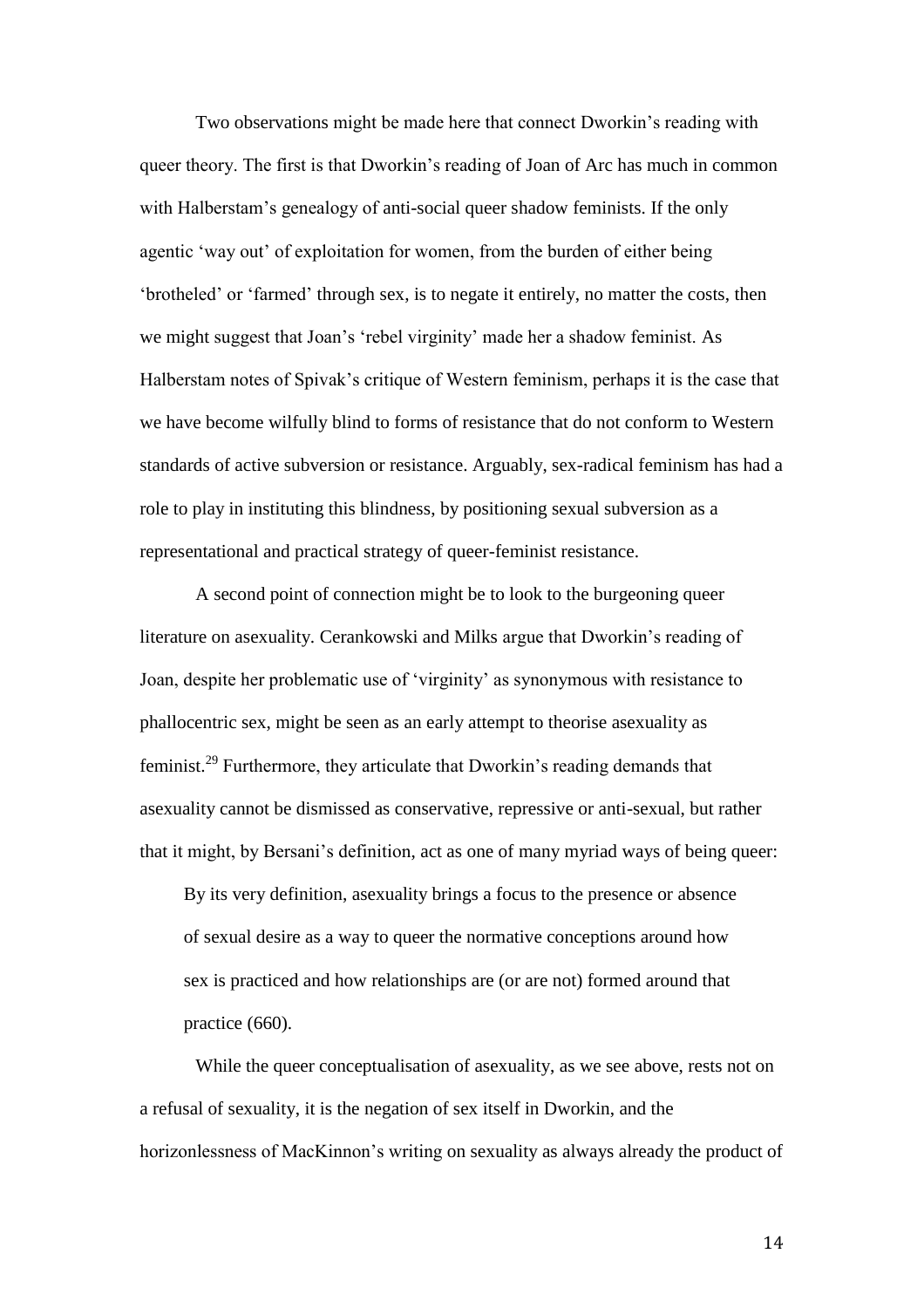male desire, which demonstrates the misreading of their work by Bersani. Dworkin did imagine a 'sexual intelligence' for women premised on sexual integrity, and the 'honest possession of one's body' (RWW, 54), but her post-patriarchal vision of sexuality was certainly not pastoral. In Woman Hating, she suggests that there might exist a much more expansive sexual universe, in which, for example, the incest taboo would in future be undermined by the destruction of the nuclear family and (in a Foucauldian twist) the depedagogisation of children's sexuality. Bestiality, too, would flourish.<sup>30</sup> Although Dworkin was later to become an ardent critic of de Sade, her sexual imaginary in this work sounds oddly Sadean.<sup>31</sup>

## **Conclusion**

This article has sought not to 'redeem' Dworkin and MacKinnon's work on sexuality entirely, but first to demonstrate its rejection of the equation between sexuality and social transformation, so often laid at radical feminists' feet, and second to contest Bersani's charge that the normative intent of their work is that intercourse itself might be redeemed. Even where Dworkin does, albeit briefly, pause on the possibility of sexual pleasure post-patriarchy, she is more interested in evacuating sexuality of its penetrative and phallocentric properties. Where MacKinnon is concerned, her work is much less ambiguous. The gender division for MacKinnon is premised on 'those who fuck' and 'those who get fucked', but there is no attempt to redeem sexuality from this paradigm. As Cornell attests, the irony of MacKinnon's work lies in the association she makes between knowledge, its power to define what woman is, and sexuality:

By definition, the one who knows, for MacKinnon, can only be the fuckor. Knowledge as conquest. And yet she announces what woman *is*: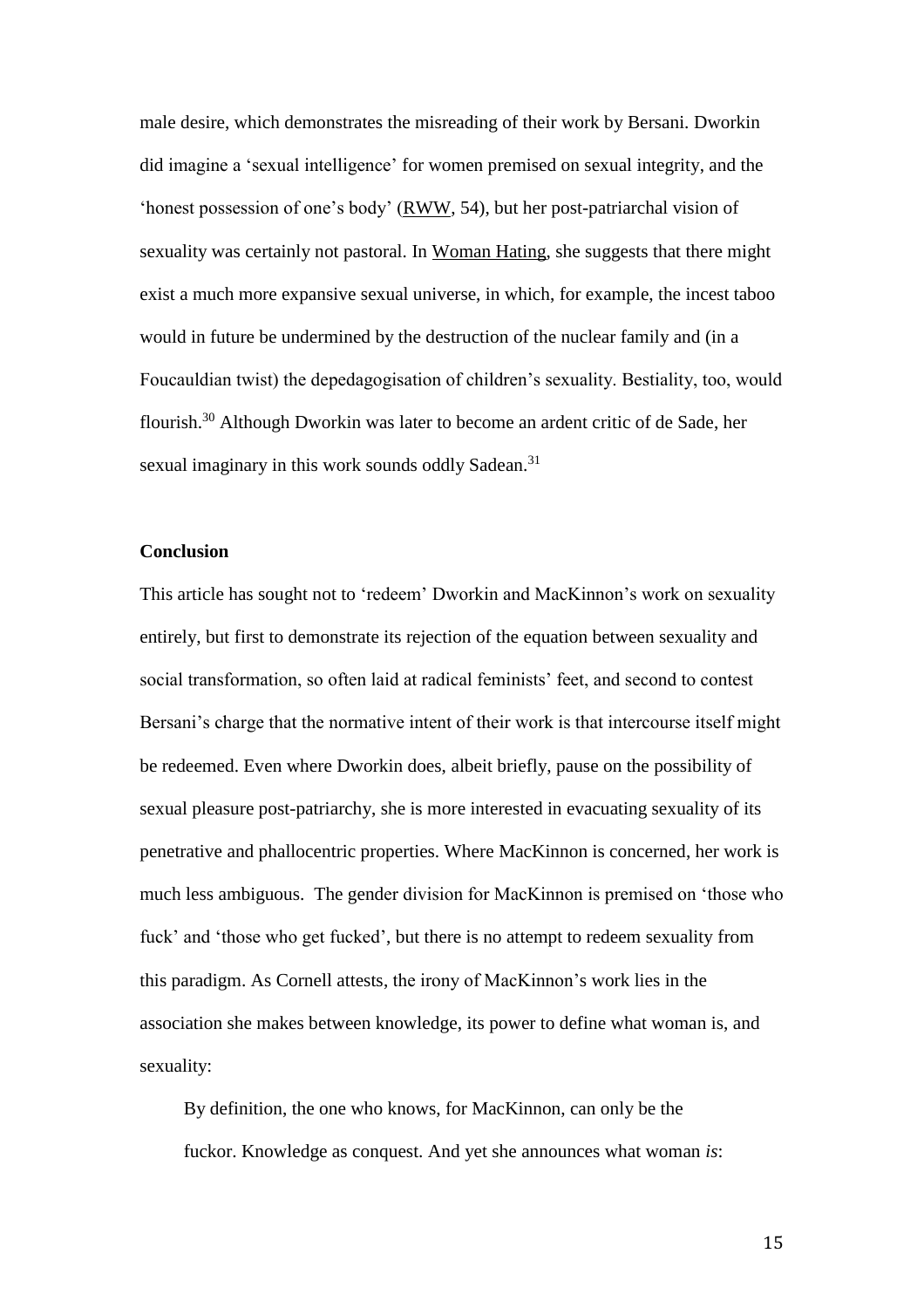fuckee. But how can MacKinnon, a fuckee, know at all? She is the object.

Feminist knowledge is, by her definition, impossible. (BA, 141)

Thus, if women's sexuality is merely the product of male knowledge, not only is there no redemptive or normative intention in MacKinnon's writing, but her own voice is stymied by the same problem. A similar accusation might be levelled at Dworkin's analogy between penetration, pleasure and annihilation. The suggestion that women's experience of sexual pleasure is determined by male possession is ultimately guilty of 'subscribing to the heroics of phallic mystique'.<sup>32</sup> Even if both Dworkin and MacKinnon ground their critique not in the material act of sex and its immutable properties but rather in its cultural (Dworkin) and legal (MacKinnon) significations, this relies on a masculinist construction of knowledge and subjectivity.

If we accept these critiques, we can begin to comprehend the inheritance of Dworkin and MacKinnon's work in Bersani's queer theory. Nonetheless, to return to Halley, though her reading of Bersani is fully cognisant of his debt to MacKinnon, she suggests that what is 'not feminist' in his text is the way it speaks quite specifically to gay men (SD, 156). However, if MacKinnon's theory of sexuality does indeed rely on phallocentric configurations, we might read ISG? not as a queer reversal of her thesis, but instead as an extension of it. If MacKinnon's reading of sexuality presumes the feminine as 'doomed' to be constrained to masculine definition, and Dworkin's reading presumes feminine sexual pleasure as annihilation of self, then Bersani's argument articulates the normative value of sex for women just as for men. While Bersani authors his text specifically to advocate against feminist and queer attempts to 'redeem' the sexuality of gay men, MacKinnon and Dworkin's work makes a more compelling case for an anti-social irredeemable sexuality than does Bersani's, and much of the queer theory written in its wake.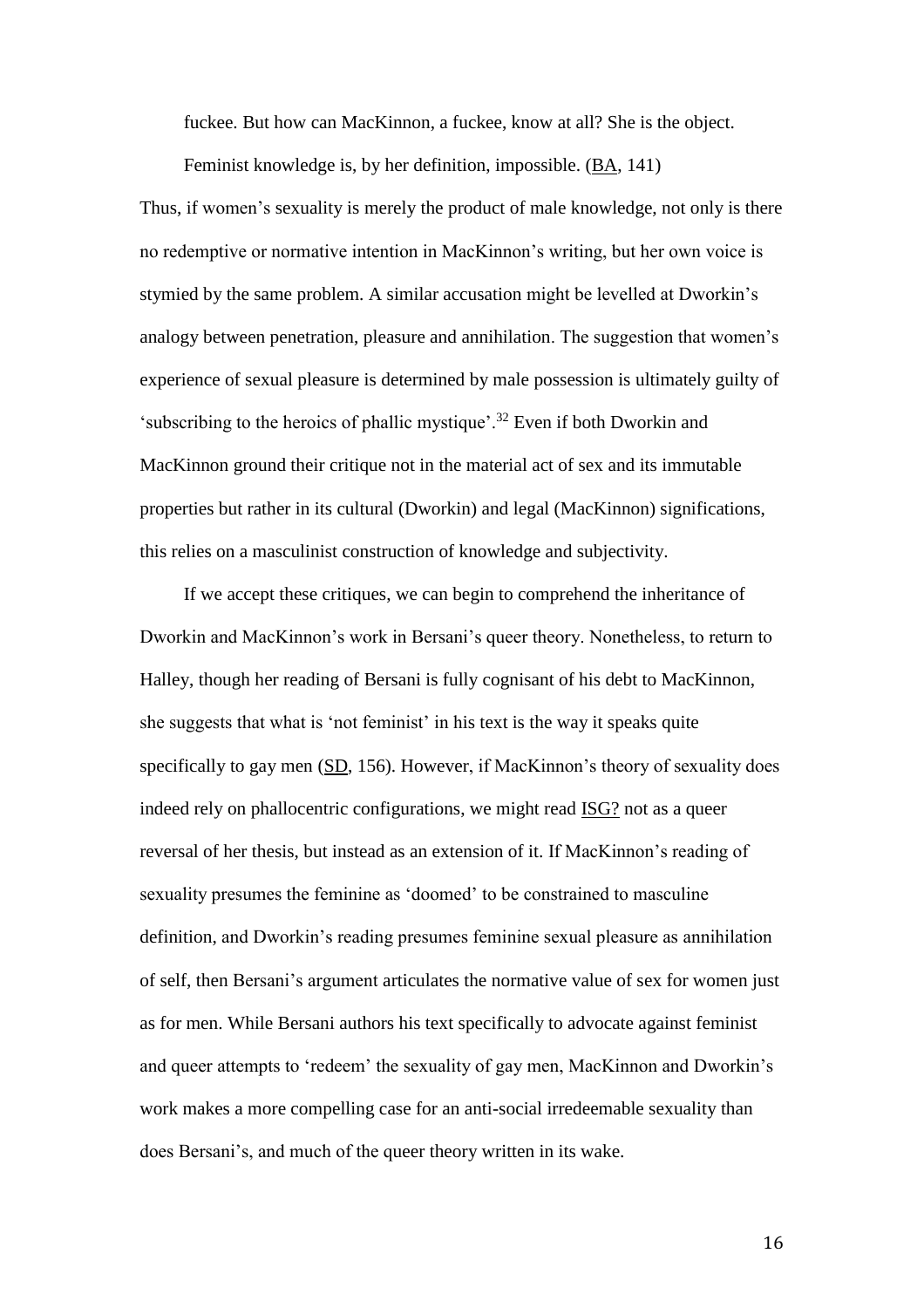<sup>1</sup> Andrea Dworkin, Intercourse (London: Arrow Books, 1988), 78; hereafter IC.  $2$  Leo Bersani, 'Is The Rectum A Grave?' October 43 (1987), 197-222 (215); hereafter IRG.

<sup>3</sup> Rostom Mesli, 'Gayle Rubin's Concept of "Benign Sexual Variation": A Critical Concept for a Radical Theory of the Politics of Sexuality', South Atlantic Quarterly 114:4 (2015), 803-26 (804).

<sup>4</sup> As Bersani remarks, 'gay men are no less socially ambitious and, more often than we like to think, no less reactionary and racist than heterosexuals. To want sex with another man is not exactly a credential for political radicalism' (IRG, 205).

<sup>5</sup> Eliza Glick, 'Sex Positive: Feminism, Queer Theory and the Politics of

Transgression', Feminist Review 64 (2000), 19-45; hereafter *SP*.

 $\overline{a}$ 

<sup>6</sup> Moira Gatens, Imaginary Bodies: Ethics, Power and Corporeality (London: Routledge, 1996), 78. A number of other prominent feminist scholars have written similarly about Dworkin and Mackinnon's conceptualisation of sex as violation. For example, Donna Haraway writes in the Cyborg Manifesto that: 'Ironically, MacKinnon's 'ontology' constructs a non-subject, a non-being … she owes her existence as a woman to sexual appropriation' (298-9), thus precluding either the existence or even possibility of a feminist (sexual) selfhood. (See 'A Cyborg Manifesto: Science, Technology and Socialist-Feminism in the Late Twentieth Century' in The Cybercultures Reader, edited by David Bell and Barbara M. Kennedy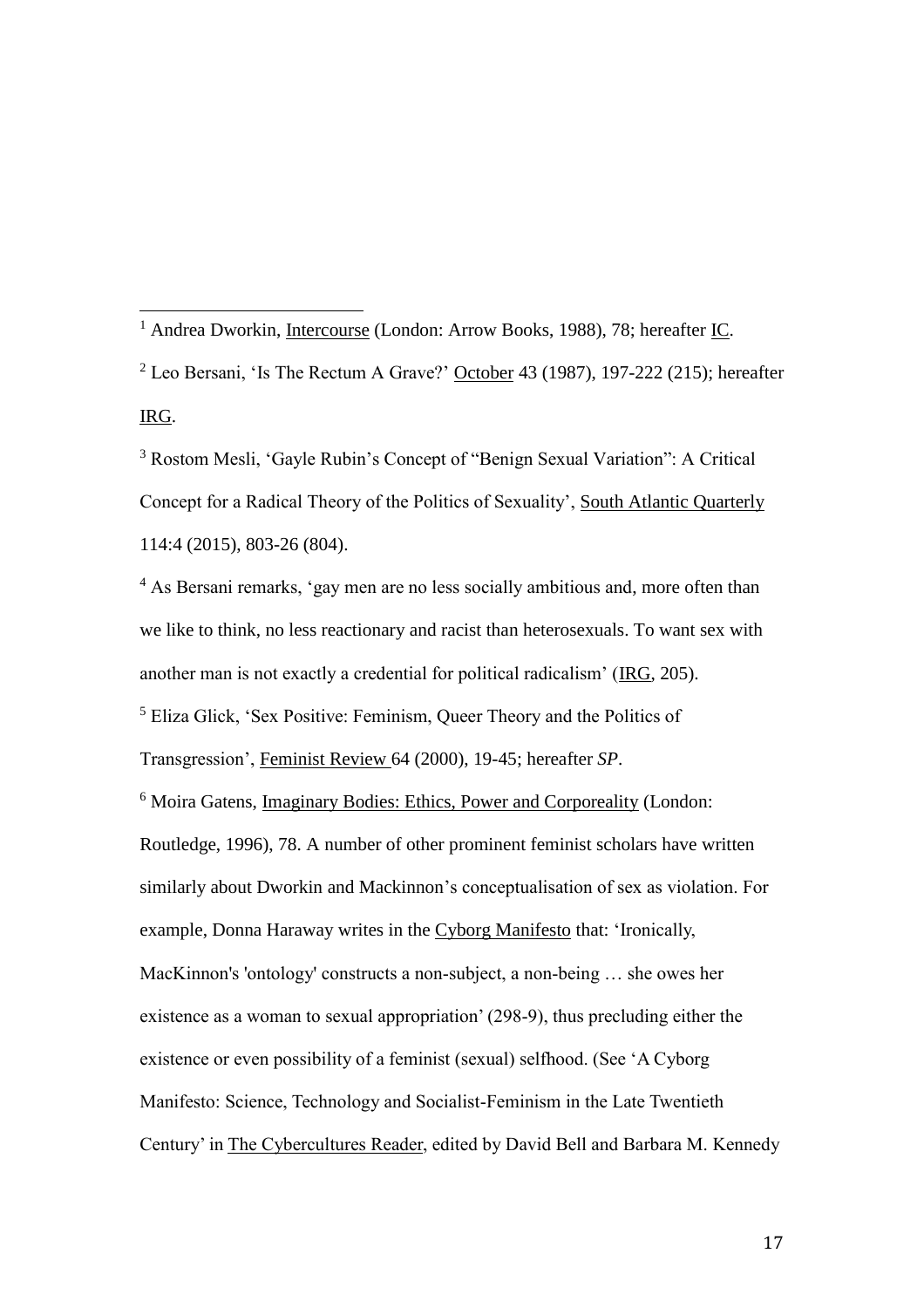(London: Routledge, 2000)). In Straight Sex: The Politics of Pleasure (London:

 $\overline{a}$ 

Virago Press, 1994), Segal reads Dworkin and MacKinnon's vision of sexuality as a failure to recognise the achievements of feminism: 'Now that feminism has recognised that sexuality is seen as the single source of women's oppression, we know just what feminism has achieved: nothing at all!' (61).

 $<sup>7</sup>$  The root of this criticism tends to stem from a particular phrase in Catharine A.</sup> MacKinnon, 'Feminism, Marxism, Method, and the State: An Agenda For Theory', Signs: A Journal of Women in Culture and Society 7:3 (1982), 515-44 (541); hereafter FMMSAT, where she argues that 'sexual objectification is the primary process of the subjection of women … Man fucks woman; subject verb object.' <sup>8</sup> See, for example, Michel Foucault, 'Truth and Power,' in Power/Knowledge: Selected Interviews and Other Writings, 1972-1977, edited by Colin Gordon (New York: Pantheon, 1980).

<sup>9</sup> Catharine A. MacKinnon, Feminism Unmodified (London: Harvard University Press, 1987) 3; hereafter FU.

<sup>10</sup> Janet Halley, Split Decisions: How and Why To Take A Break From Feminism (Princeton: Princeton University Press, 2006), hereafter SD. I will not follow Halley's way of distinguishing between the phases of MacKinnon's thought as 'early' and 'late' MacKinnon, as the latter has always seemed to me rather carelessly unkind, given that MacKinnon is still very much alive.

<sup>11</sup> West argues that feminism should be much more agnostic about the 'desired sex in which women engage', no matter its content. See Robin L. West, 'Law's Nobility', Yale Journal of Law and Feminism 17:2 (2005), 385-458 (388).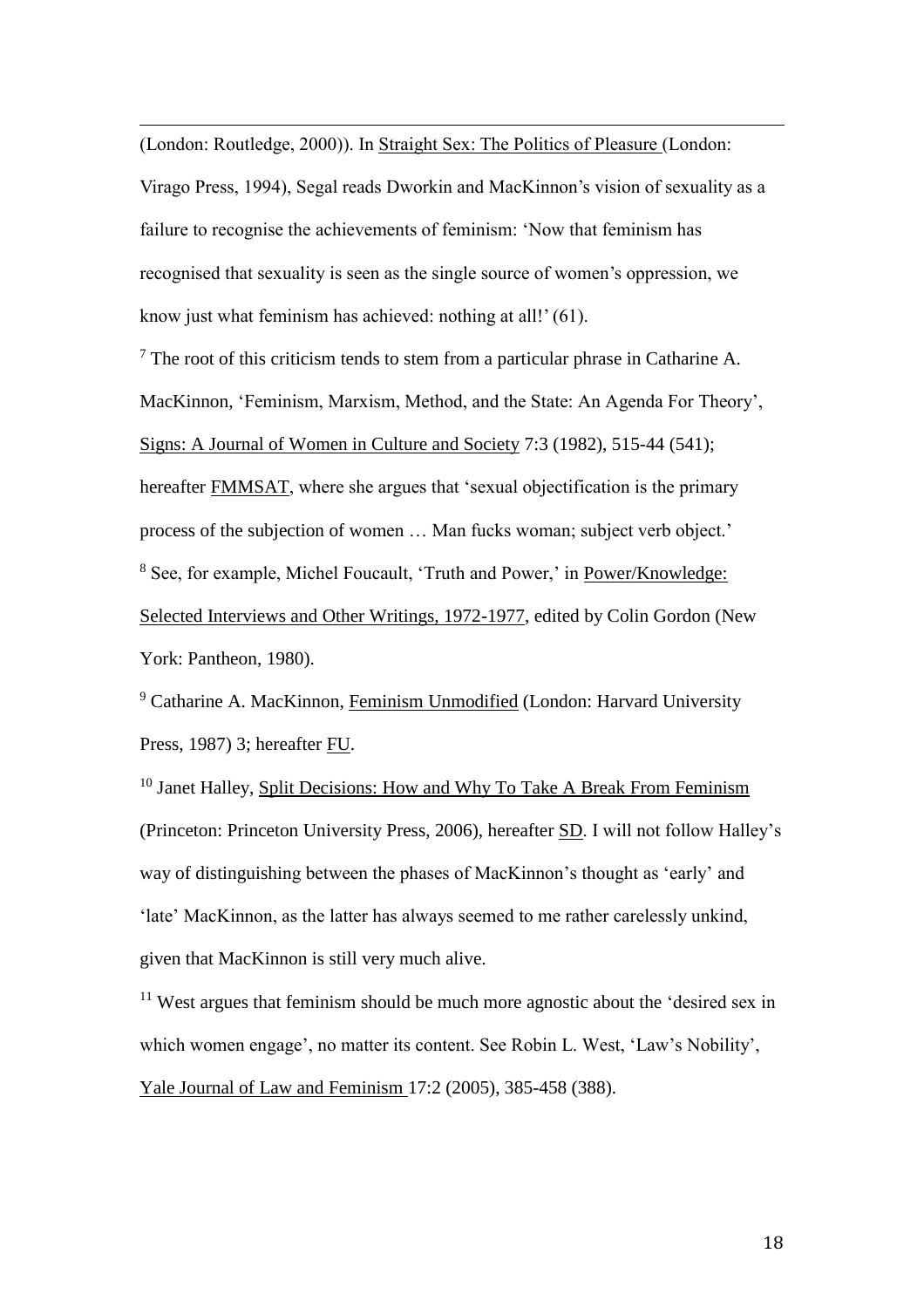$\overline{a}$ <sup>12</sup> Alice Echols, 'The Taming of the Id: Feminist Sexual Politics 1968-83' in Pleasure and Danger: Exploring Female Sexuality, edited by Carole S. Vance (London: Routledge, 1984) 59.

<sup>13</sup> Judith Grant, 'Andrea Dworkin and the Social Construction of Gender: A Retrospective', Signs: Journal of Women in Culture and Society 31:4 (2006), 967-93 (975).

<sup>14</sup> Karen Lindsey, 'Thoughts on Promiscuity' (1971), The Second Wave 1:3, 3, as cited in Alice Echols (see note 12).

<sup>15</sup> Andrea Dworkin, Our Blood: Prophesies and Discourses on Sexual Politics (New York: Perigee Books, 1976) 101.

<sup>16</sup> Andrea Dworkin, Right-Wing Women (New York: Perigee Books, 1978) 40.

<sup>17</sup> Valerie Palmer-Mehta, 'Andrea Dworkin's Radical Ethos' in Rethinking Ethos: A

Feminist Ecological Approach to Rhetoric, edited by Kathleen J. Ryan, Nancy Myers,

and Rebecca Jones (Carbondale: Southern Illinois University Press, 2016), 50-70

(57), hereafter, ADRE.

<sup>18</sup> Drucilla Cornell, Beyond Accommodation: Ethical Feminism, Deconstruction and the Law (New Edition) (Oxford: Rowman & Littlefield, 1999) 125; hereafter BA. <sup>19</sup> Tanya Serisier, 'Who Was Andrea? Writing Oneself as a Feminist Icon', Women: A Cultural Review 24:1 (2013), 26-44 (27).

<sup>20</sup> Leah Claire Allen, 'The Pleasures of Dangerous Criticism: Interpreting Andrea Dworkin as a Literary Critic', Signs: Journal of Women in Culture and Society 42:1 (2016), 49-70 (50); hereafter DLC.

<sup>21</sup> Jessica Joy Cameron, 'Dworkin's Subjects: Interpellation and the Politics of Heterosexuality', Feminist Theory 18:1 (2017), 3-16 (10).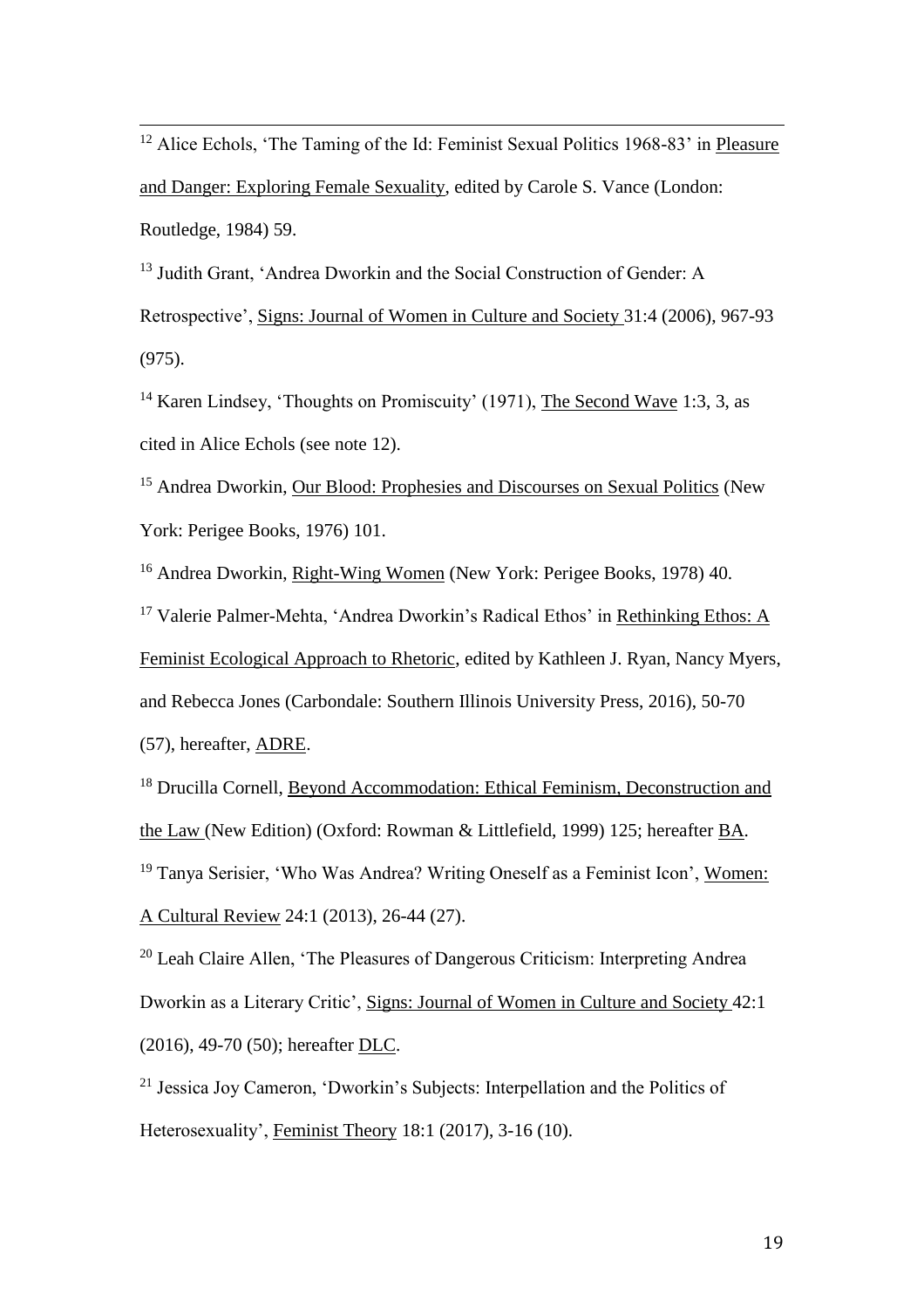$\overline{a}$  $22$  Catharine A. MacKinnon, 'Feminism, Marxism, Method, and the State: Towards Feminist Jurisprudence', Signs: Journal of Women in Culture and Society 8:4 (1983), 635-58; hereafter FMMSFJ.

<sup>23</sup> Gayle Rubin, 'Thinking Sex: Notes for a Radical Theory of the Politics of Sexuality' in The Lesbian and Gay Studies Reader, edited by Henry Abelove, Michele Aina Barale and David M. Halperin (London: Routledge, 1993) 11. <sup>24</sup> See Lisa Millbank, 'The Ethical Prude: Imagining an Authentic Sex-Negative Feminism', A Radical TransFeminist,

[https://radtransfem.wordpress.com/2012/02/29/the-ethical-prude-imagining-an](https://radtransfem.wordpress.com/2012/02/29/the-ethical-prude-imagining-an-authentic-sex-negative-feminism/)[authentic-sex-negative-feminism/,](https://radtransfem.wordpress.com/2012/02/29/the-ethical-prude-imagining-an-authentic-sex-negative-feminism/) consulted 5 December 2017, 8.50p.m.

<sup>25</sup> Judith Halberstam, The Anti-Social Turn in Queer Theory, *Graduate Journal of Social Science* 5:2 (2008), 140-156 (151).

 $26$  Annihilation is a constant theme in Dworkin's work. As Grant notes, the continuum between sexual desire and annihilation is linked by objectification. As she puts it, in Dworkin's work 'woman-as-feminised-subject is a being who experiences pleasure in the moment of her annihilation, since her participation in patriarchal sexuality is simultaneously the abdication of her authentic human agency'. See Grant (note 12) 977.

 $27$  Judith Halberstam, The Queer Art of Failure (London: Duke University Press, 2011) 144; hereafter QAF.

<sup>28</sup> In QAF (note 29), Halberstam follows Spivak in her critique of liberal feminism's comprehension of freedom, as it relies on constructing the 'otherness' of non-Western women to 'fortify a sovereign notion of self' (128).

<sup>29</sup> Karli June Cerankowski and Megan Milks, 'New Orientations: Asexuality and its Implications for Theory and Practice', Feminist Studies 36:3 (2010), 650-64 (658).